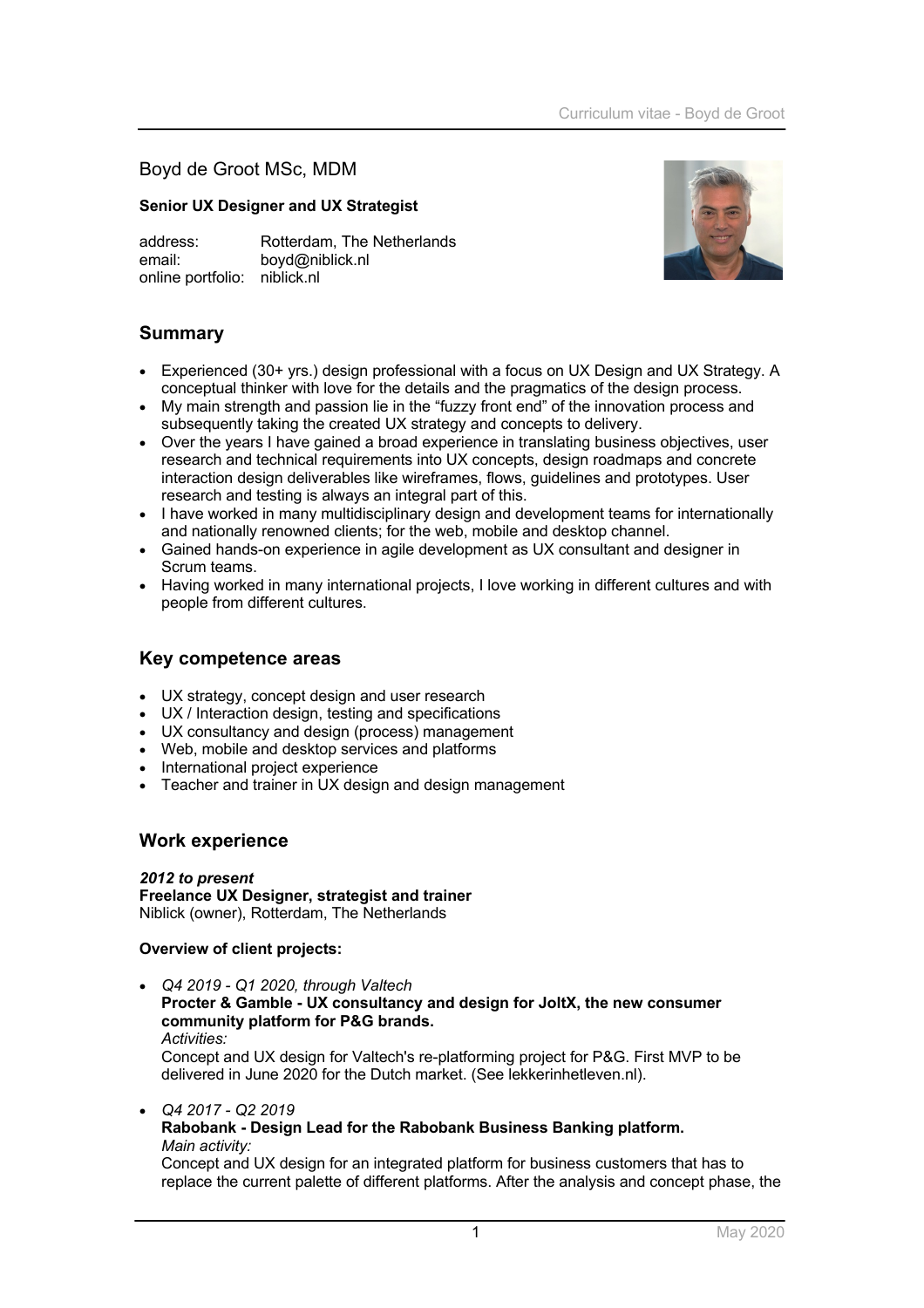UX framework was further developed in a squad-team, with the first MVP to go live in Q3 2019.

### • *Q2 2017 - Q1 2018*

### **AirFrance/KLM - UX strategy and design for Hachiko, the new system for the FlyingBlue call-center agent**.

#### *Activities:*

Concept design, UX design, prototyping, testing, specs and guidance for the AirFrance development team in Toulouse. The prototype was tested every two weeks with call center agents from the first concepts on. Successfully launched in April 2018.

• *Q4 2016 - Q1 2017, through Experis.* **Aegon cXstudio - UX strategy and design for a mortgage app concept**. *Activities: Project details are currently under NDA.*

• *Q2 - Q3 2016, through Michael Bailey Associates.*

### **ING - UX consultancy and design for the mobile payment app Twyp**. *Activities:*

Lead UX designer within the Agile / Scrum development team. Twyp is an easy-to-use mobile payment app which lets you pay friends while chatting. (See Twyp.com).

• *Q1 - Q2 2016.*

#### **KLM - UX consultancy and design and for the KLM.com beta website**. *Activities:*

UX designer within the Agile / Scrum development team. The new KLM.com website is developed as a public beta.

• *Q4 2015 - Q1 2016, through Michael Bailey Associates.*

### **IKEA - UI analysis and consultancy for the Learning Management System (LMS)**. *Activities:*

UI workflow analysis, specification and consultancy. The project has laid down the basis for the subsequent project to improve the LMS for end users and administrators*.*

### • *Q4 2012 - Q4 2016*

# **The Hague University - Freelance teacher Interaction Design**.

*Activities:*

Teacher for multiple courses in usability research and testing, interaction design patterns, sustainable design and concept design.

- *Q2 2015, through Fjord Paris / Accenture NL.* **Essent - Service Design Lead for the Digitization project**. *Activities:*  Design lead, from concept development to handover to a Agile / Scrum team, of a MLP ("Minimal Lovable Product") aimed to improve Essent's moving service.
- *Q1 - Q2 2014, through Fjord Paris / Accenture BE.* **BNP Paribas Fortis - Service Design Lead for project RAPID**. *Activities: Project details are currently under NDA.*
- *Q4 2013, through vhp human performance.* **Dutch Ministry of Infrastructure - UX strategy and design for project MEVISTO.** *Activities:*

Task analysis and UX concept design for a new monitoring and information system to support the national road traffic control center.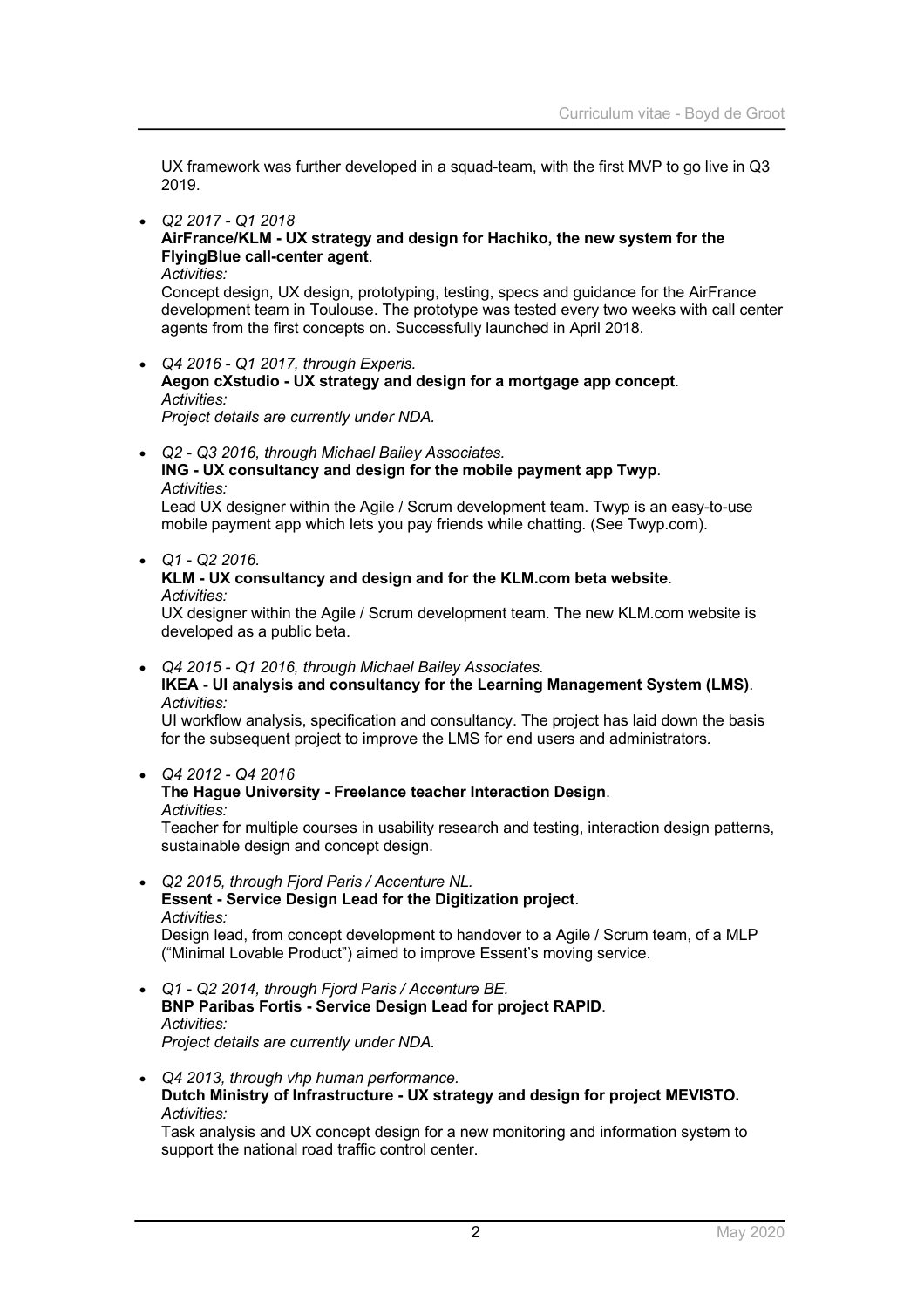### • *Q3 - Q4 2013.*

#### **SDU IS - UX consultancy and design for the product line VIND**. *Activities:*

UX designer within the Agile / Scrum product development team. VIND is a suite of information and content management applications for municipalities.

### • *Q1 - Q2 2013; through Qwery.*

### **Dutch Ministry of the Interior - UX strategy and design for the program "modernisering GBA" for municipalities**.

*Activities*:

Concept design, detailed design, specs, LoFi-protyping, applying the government styleguide and user testing. The domain area is administrative applications to support the modernization and centralization of the Dutch civil registry system. Worked as UX designer in the Agile / Scrum development team.

#### • *Q2 2012 - Q1 2013; through vhp human performance.*

### **Osara - UX strategy and design for Osara's municipal self-service kiosk for use by the public in city halls.**

*Activities*:

Expert review, UX concept design, prototyping, detailed design and specs (jointly with a visual designer) and development reviews.

• *Q4 2012*

# **The Red Cross Netherlands - UX consultancy for mobile services**.

*Activities:*

Expert review of the web site and mobile sites / apps. Delivered a report listing the proposed basic improvements and proposals for UX concept directions.

• *Q2 2012; through vhp human performance.*

# **Procura - UX consultancy for the Proweb data entry system for the municipal civil register** (**"GBA")**

*Activities:*

Expert review of the application for the service desk. Delivered a report listing the proposed UX improvements.

#### *2017 to present* **Freelance trainer for the UX Academy** UX Academy, Amsterdam.

### *Activities*:

Trainer for the 2-day course UX Stakeholder Management. Developed and compiled the training in close collaboration with the UX Academy.

### *August 2019 to March 2020*

#### **UX Instructor** General Assembly, Singapore, (contract).

*Activities*:

UX Instructor for the 10-week UX Design Immersive course and, two times, for the 1-week UX Design Accelerated course. See: https://generalassemb.ly.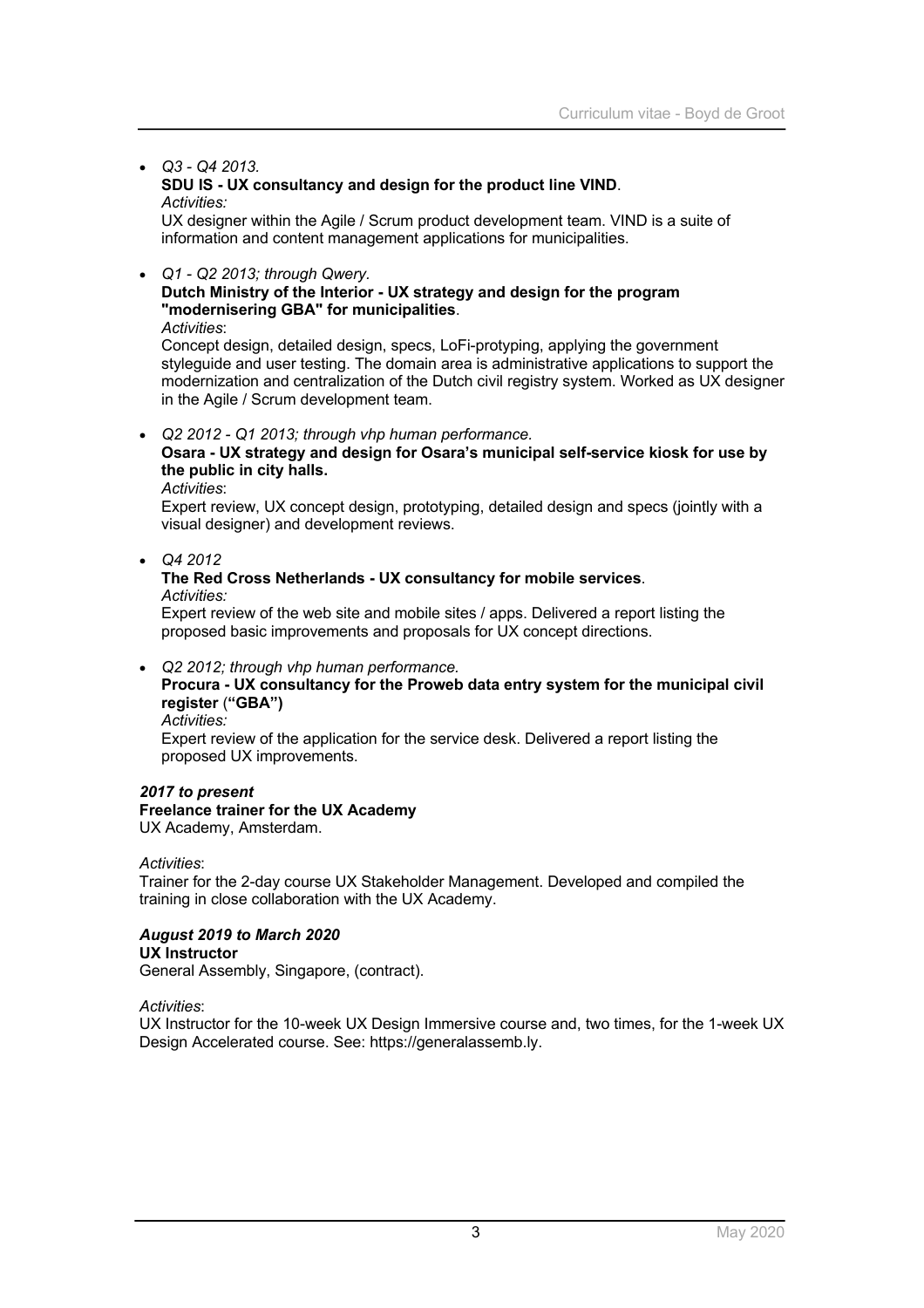# *2014 to 2015*

**Associate Director Interaction Design in the Singtel DX team.** Singtel, Singapore.

Singtel is Asia's leading telecommunications group. Singtel provides a diverse range of services including fixed, mobile, data, internet, TV and ICT-services, as well as digital products and solutions.

### *Activities*:

- Team lead for a team of 5 interaction designers.
- Responsible for creative delivery and development of my team.
- My own design activities entailed interaction design consultancy for the Singtel services platforms Singtel.com and My Singtel app.

### *2010 to 2012*

### **Design Lead User Experience in TomTom UXD team** TomTom, Amsterdam, The Netherlands.

*Activities*:

- Responsible for planning and delivery of UX designs for TomTom Automotive clients like Renault, Mazda and Fiat. Worked in close cooperation with TomTom Automotive engineering, project management
- and client management. • Jointly responsible for defining the TomTom Automotive UX vision together with TomTom product management.
- Team lead for a team of 4-6 Interaction Designers.

# *2007 to 2010*

### **Senior Consultant, User Experience**

Tieto Digital Innovations, Amersfoort, The Netherlands. Responsible for concepting and delivering self-service products in client projects. Also, competence leader UX design for Tieto Netherlands.

### *Activities*:

- UX design and consultancy for Nokia's Ovi services suite. Worked as resident UX designer in the Agile / Scrum development team. *(Q4 2008 - Q2 2010).*
- UX design team lead for the self-service web application EasyRules for the Dutch Ministry of Transport. *(Q2 - Q3 2008).*
- Lead design and consultancy for Siemens VDO to re-design the GUI of their software product TIS (PC and Web) for digital tachography management. *(H2 2007)*.
- Tieto Netherlands is leader in customer service software solutions. In several projects for clients like Aegon, SNS and Eneco I have supported collegues with advice on interaction design issues.

### *2000 to 2007*

### **Senior Interaction Designer and UX Consultant**

Satama Interactive, Helsinki, Finland and Amsterdam, The Netherlands.

Responsible for creation and delivery of the overall user experience in client projects. This role had two sides: (strategic) design consultancy in the client interface and lead design / project management in the project team.

Internal responsibilities in Satama involved competence development in the area of interaction design and design management.

*Activities*:

• Lead design and consultancy for Nokia's internet tablet owner's site for the Nokia 770 and N800. *(Q2 2006 - Q1 2007)*.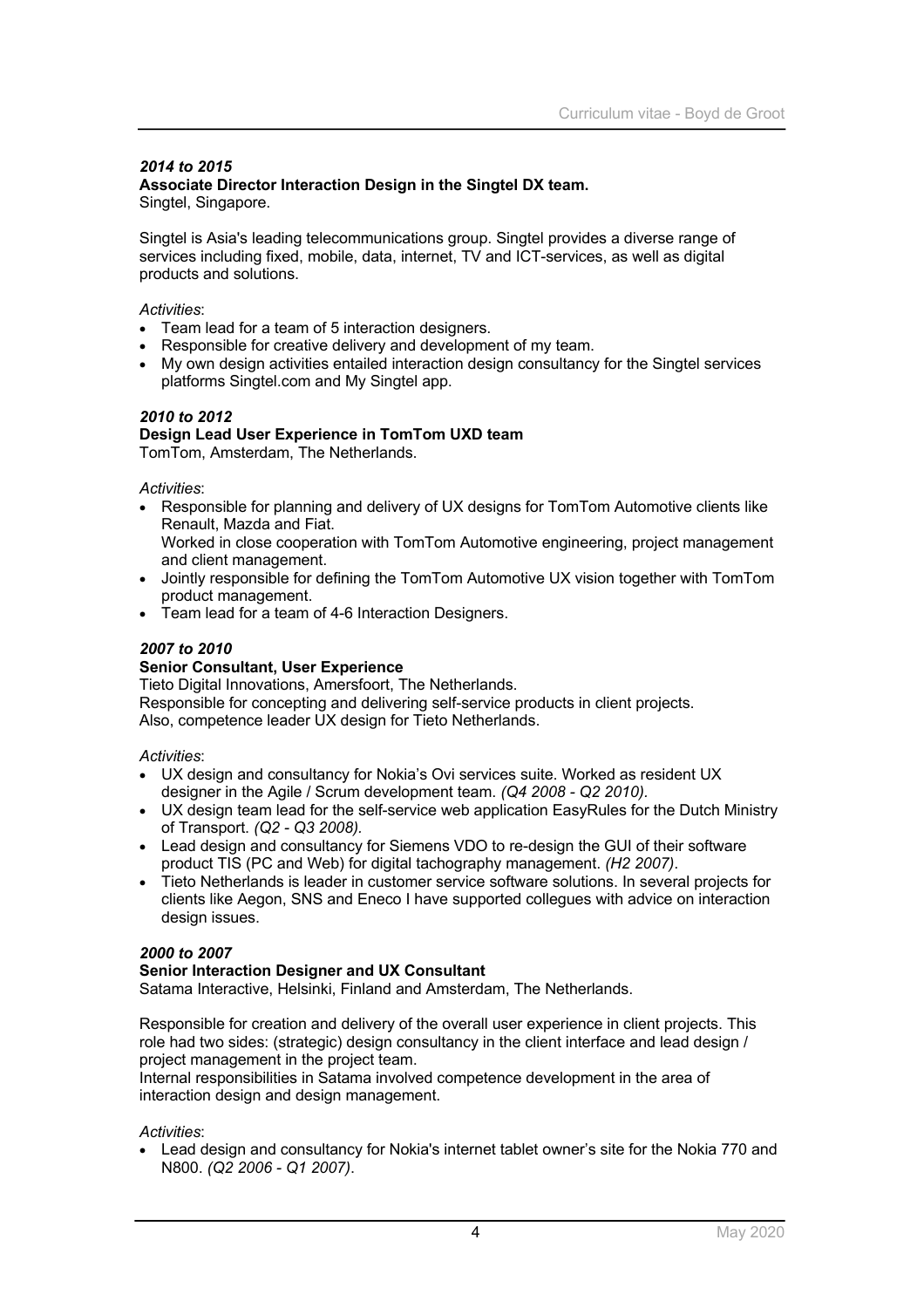- Lead design and consultancy for a visual UI with avatar for mobile video services for Vodacom, South Africa. *(Q2 2006).*
- Lead design and consultancy for Nokia's PC Suite. *(Q3 2005).*
- Lead design and consultancy for the mobile portal of Turkish operator Turkcell. *(Q2 2005)*.
- Lead design and consultancy for several TeliaSonera projects: e-branding guidelines, the corporate portal: TeliaSonera.com, the corporate intranet and the mobile portal: SurfPort. *(Q2 2004 - Q1 2005).*

### *1998 to 2000*

### **Interaction Design Director**

MotionContainer, Interactive Architects, Amsterdam, The Netherlands

#### *Most relevant achievement*:

Full design and development cycle for a startup in the field of permissive email marketing (www.EuroClix.nl)

### *1993 to 1998*

### **Consultant New Media and HCI (Human Computer Interaction)**

Cap Gemini ATS (Advanced Technology Services), Utrecht, The Netherlands

#### *1987 to 1993* **IT engineer and IT architect**

Volmac, Utrecht, The Netherlands

*1986 to 1987* **Assistant professor** University of Technology Delft, Faculty of Industrial Design, Delft, The Netherlands